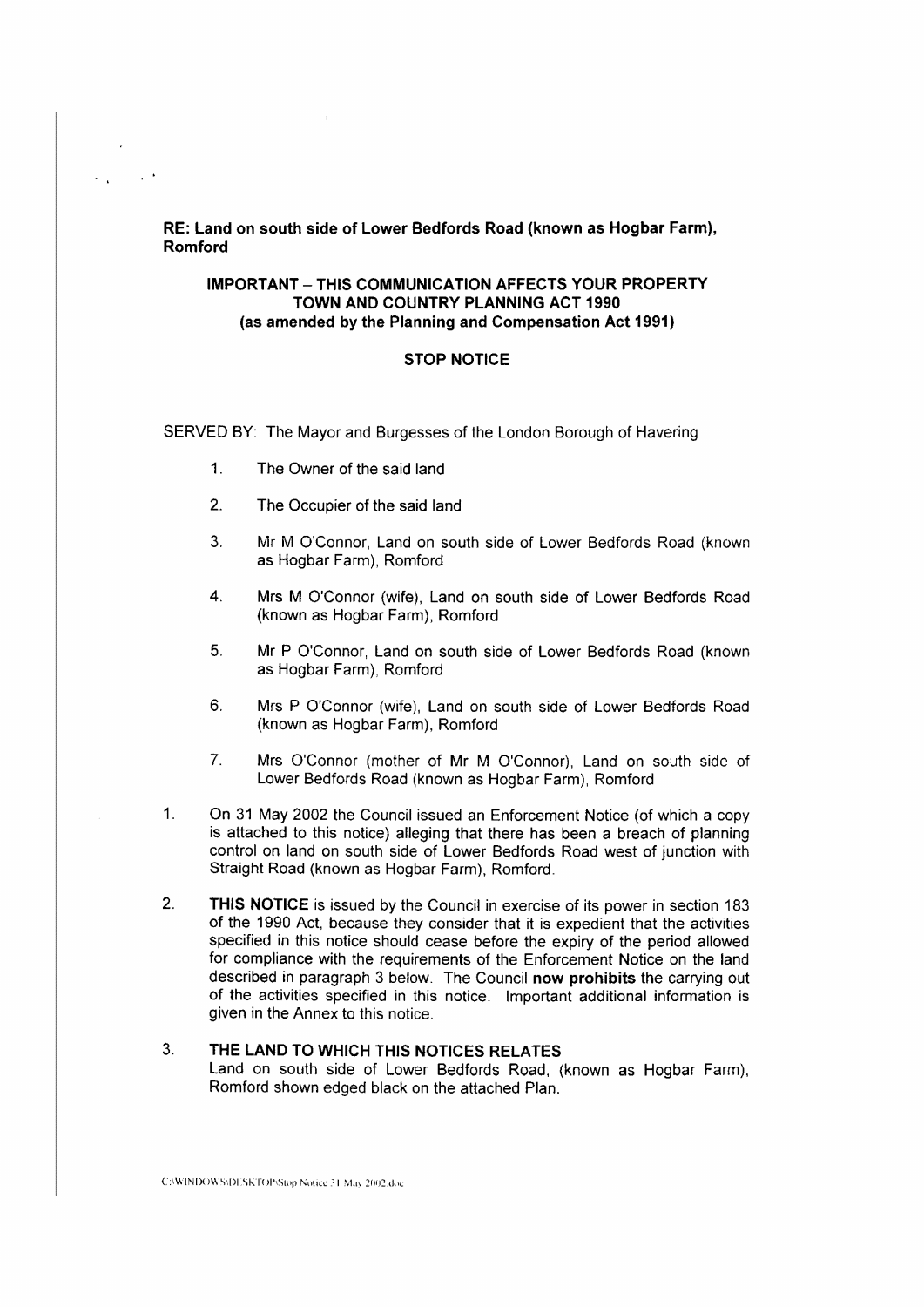# **4. ACTIVITY TO WHICH THIS NOTICE RELATES**

Earthmoving, excavation & mounding of soil, the deposition and redistribution of rubble & building materials and the formation of hardsurfaces including loose laid surfaces.

#### 5. **WHAT YOU ARE REQUIRED TO DO**  Cease all the activities specified in this notice.

#### 6. **WHEN THIS NOTICE TAKES EFFECT**

This notice takes effect on 2 June 2002 when all the activity specified in this notice shall cease.

Dated:31 May 2002

Authorised Officer On behalf of the London Borough of Havering Town Hall, Main Road, Romford, RM1 3B0

## STATEMENT OF REASONS FOR EARLY EFFECT OF NOTICE

The Council considers that this notice should take effect the day following service because of the adverse impact on the Green Belt that the unauthorised development is causing.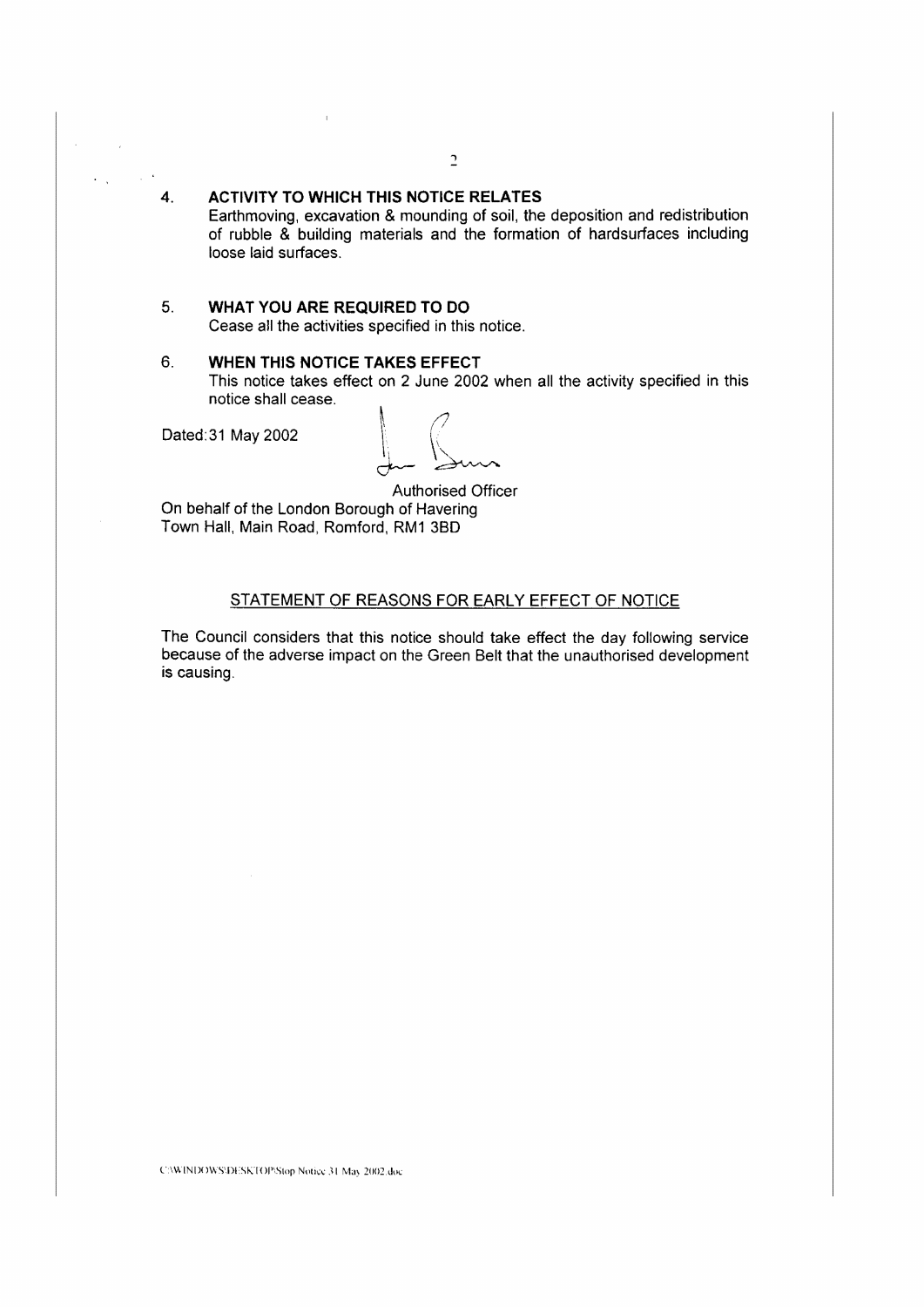